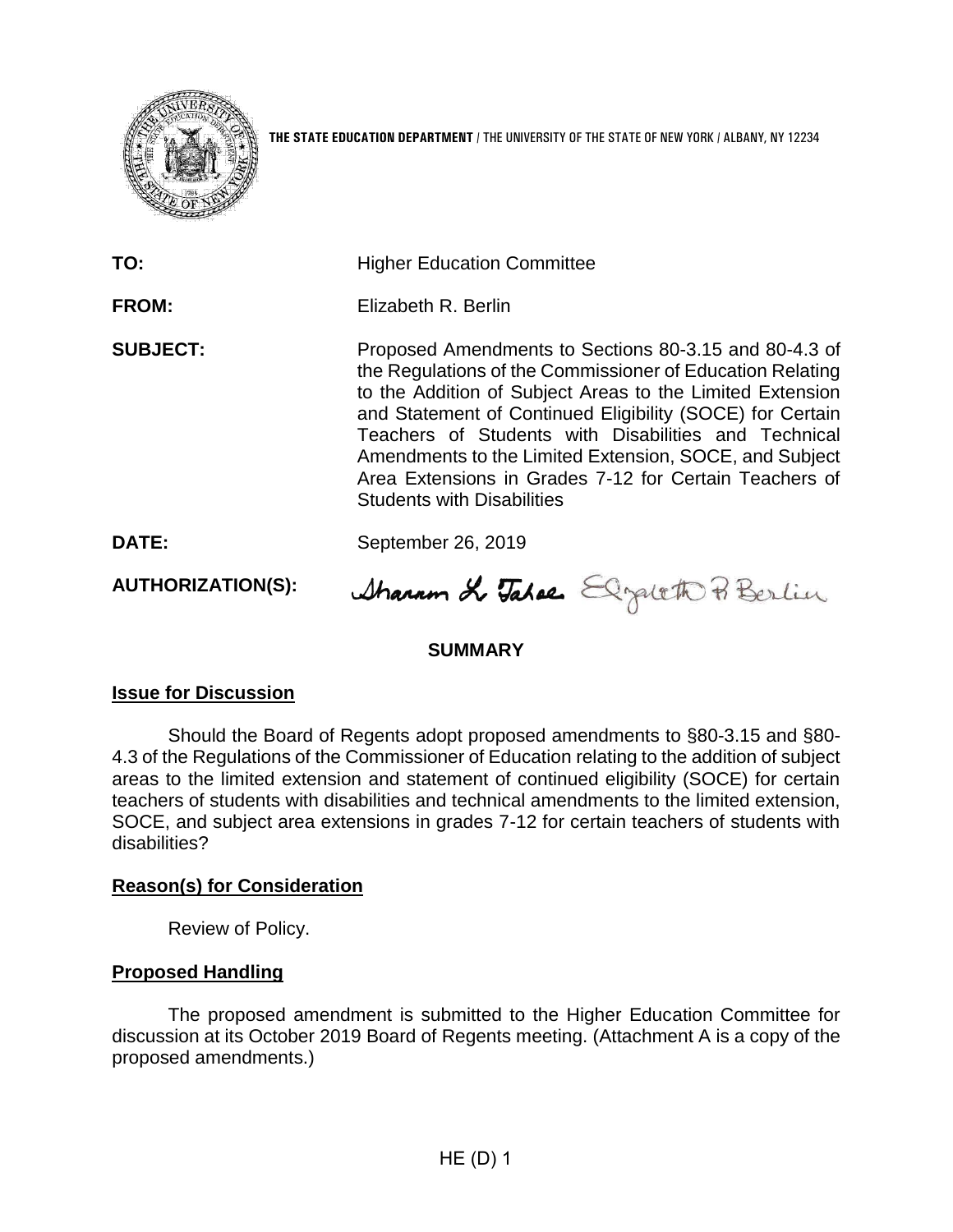## **Procedural History**

A Notice of Proposed Rule Making will be published in the State Register on October 23, 2019. Supporting materials for the proposed amendment are available upon request from the Secretary to the Board of Regents.

### **Background Information**

At its July 2018 meeting, the Board of Regents created limited extensions and a statement of continued eligibility (SOCE) in the core subject areas for teachers who hold a Students with Disabilities (Grades 7-12) Generalist certificate and teach one or more subject areas in special classes in grades 7-12. The core subject areas include: biology, chemistry, earth science, English Language Arts, mathematics, physics, and social studies.

Teachers of students with disabilities who teach a special class in grades 7-12 and earn an SOCE are deemed certified in the subject area. The limited extension is available for teachers who are not eligible for the SOCE and is valid for five years while they pursue the requirements for the subject area certificate or subject area extension in grades 7-12. The limited extension is renewable one time for an additional five years under certain conditions. The limited extension and SOCE are only valid in a special class as defined in §200.1(uu) of the Regulations of the Commissioner of Education.

The Board of Regents added the following certificate titles eligible for the limited extension and SOCE at their February 2019 meeting: Students with Disabilities (Grades 5-9) Generalist and Content Specialist, Students with Disabilities (Grades 7-12) Content Specialist, and the Permanent Special Education Generalist. Expanding the list of eligible certificate titles enable more qualified teachers of students with disabilities who teach a special class in grades 7-12 to seek the limited extension and SOCE.

When the limited extension and SOCE regulations were amended to include the new certificate titles, the titles were not added to all subdivisions of the regulations. The new certificate titles also need to be added to the list of eligible certificates for the subject area extension in grades 7-12 so that teachers who hold a certificate in one of the titles and a limited extension in a subject area could be eligible for the subject area extension in grades 7-12.

Finally, school districts and BOCES have shared with the Department that teachers of students with disabilities who teach a special class have been teaching general science and languages other than English as well as the core subject areas. They have expressed a need to add general science and languages other than English as subject areas for the limited extension and SOCE.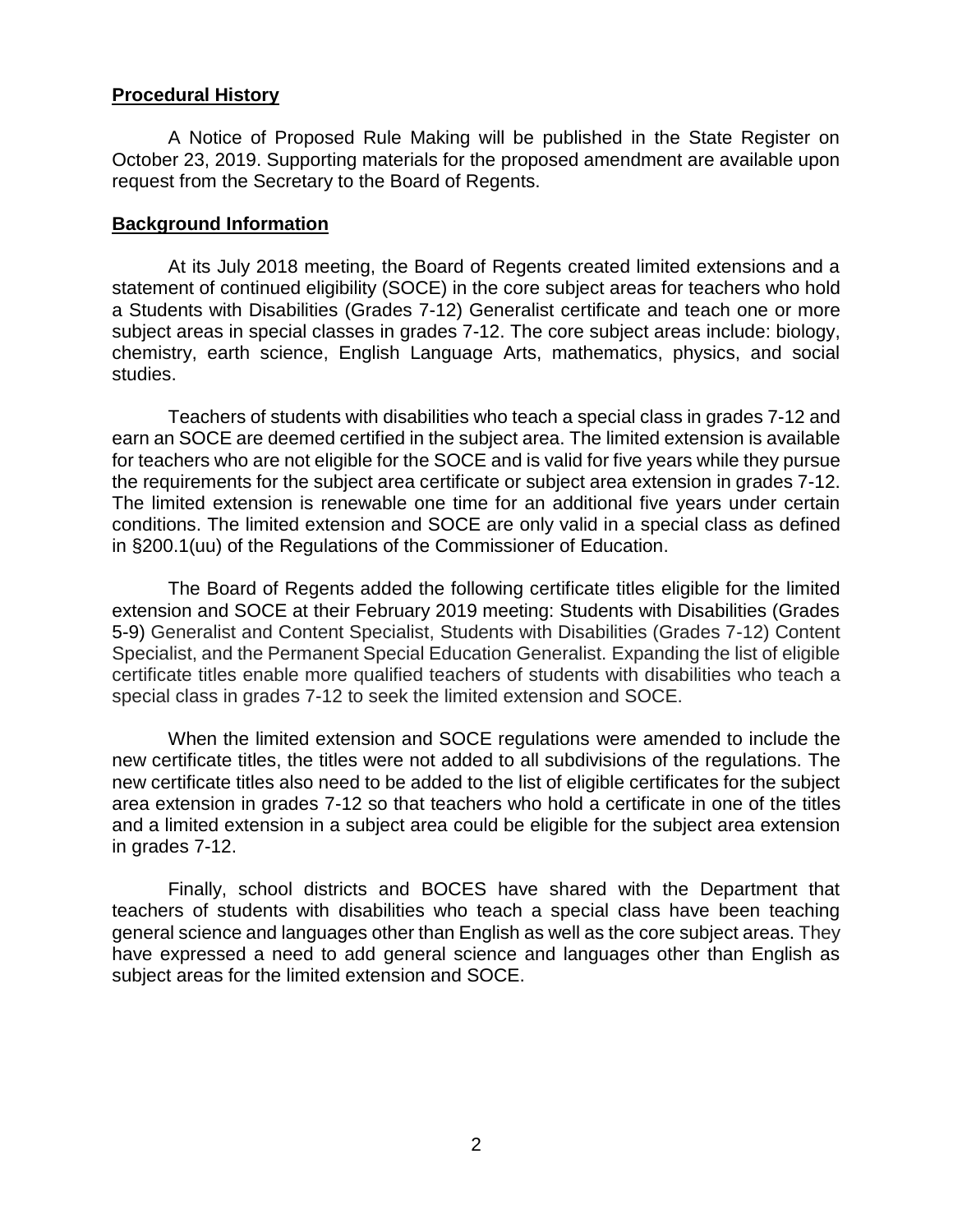# **Proposed Amendment**

The Department is proposing to add general science and languages other than English in either grades 5-9 or grades 7-12 to the list of subject areas for the limited extension and SOCE in response to school district and BOCES needs. For teachers who earn the limited extension in general science and progress towards the General Science Extension, they would need to hold a valid Initial or Professional Biology, Chemistry, Earth Science, or Physics certificate to fulfill the requirements for the General Science Extension.

In addition, the following certificate titles would be added to the limited extension, SOCE, and subject area extension in grades 7-12 in appropriate places in the regulations: Students with Disabilities (Grades 5-9) Generalist and Content Specialist, Students with Disabilities (Grades 7-12) Content Specialist, and the Permanent Special Education Generalist. The additions make the list of eligible certificate titles for the three credentials consistent throughout the regulations and enable teachers who hold a certificate in one of the titles and a limited extension in a subject area to be eligible for the subject area extension in grades 7-12.

# **Related Regents Items**

[July 2018](http://www.regents.nysed.gov/common/regents/files/718brca4.pdf) http://www.regents.nysed.gov/common/regents/files/718brca4.pdf

[February 2019](http://www.regents.nysed.gov/common/regents/files/219brca4.pdf) http://www.regents.nysed.gov/common/regents/files/219brca4.pdf

[June 2019](http://www.regents.nysed.gov/common/regents/files/619hea2.pdf) http://www.regents.nysed.gov/common/regents/files/619hea2.pdf

### **Recommendation**

Not Applicable.

### **Timetable for Implementation**

Following the 60-day public comment period required under the State Administrative Procedure Act, it is anticipated that the proposed amendment will be presented to the Board of Regents for adoption at its January 2020 meeting. If adopted at the January 2020 meeting, the proposed amendment will become effective on January 29, 2020.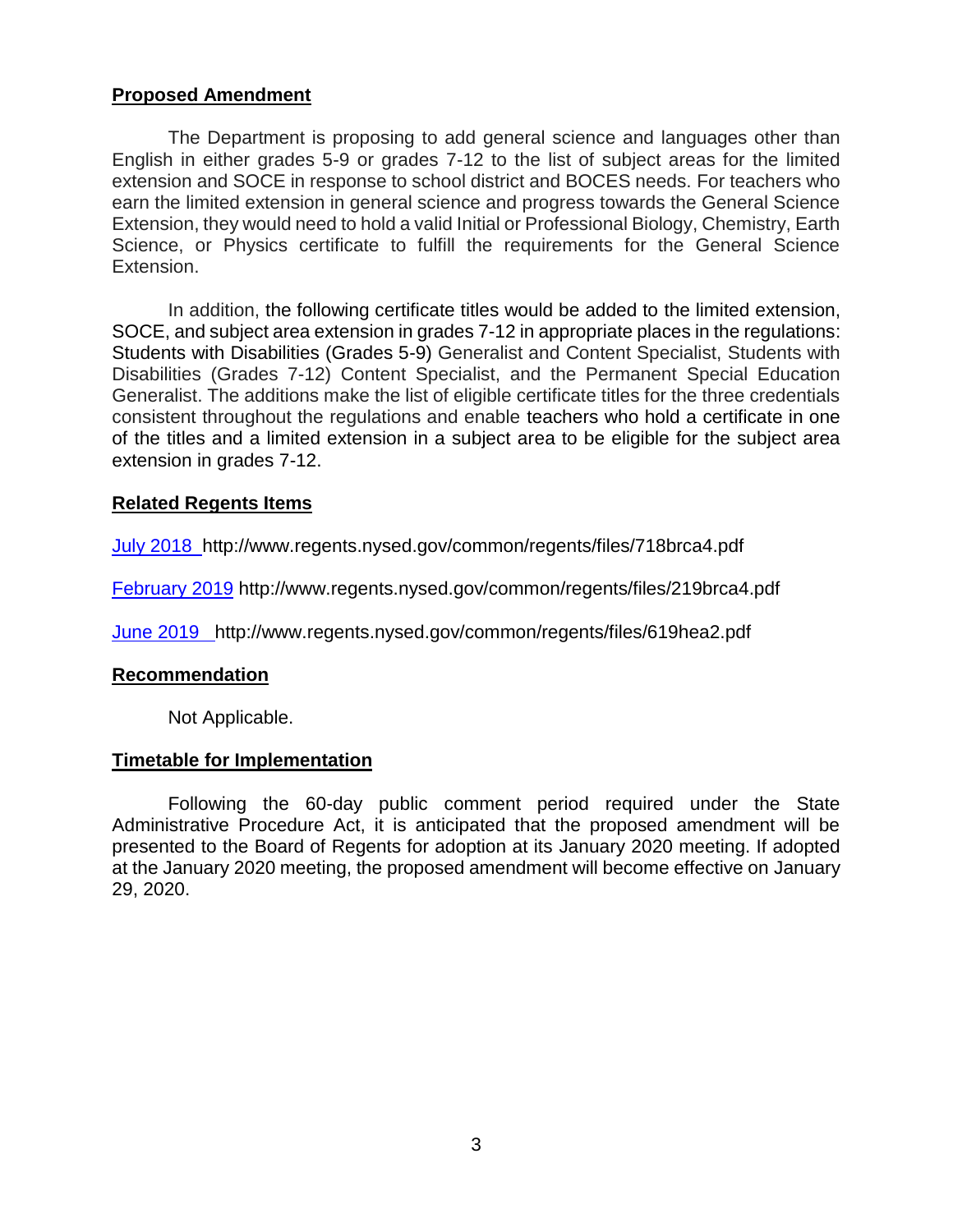### **Attachment A**

## AMENDMENT TO THE REGULATIONS OF THE COMMISSIONER OF EDUCATION

Pursuant to Education Law sections 101, 207, 210, 215, 305, 3001, 3004 and 3009.

1. Section 80-3.15 of the Regulations of the Commissioner of Education shall be amended to read as follows:

§ 80-3.15 Statement of continued eligibility for teachers of students with disabilities ho teach a special class in grades 7-12.

(a) Upon application, a person who meets the requirements of this section and is employed in a public school or other school for which teacher certification is required to teach a special class, as defined in section 200.1(uu) of this Title, may be issued a statement of continued eligibility pursuant to which such person may teach one or more of the following subject areas in a special class without a teaching certificate in these areas as is required under this Part: biology, chemistry, earth science, English Language Arts, general science, language other than English (specified) in either (grades 5-9) or (grades 7-12), mathematics, physics, and social studies; provided that such person holds a valid initial or professional certificate in the classroom teaching service in students with disabilities (grades 7-12) generalist, students with disabilities (grades 7-12) content specialist, students with disabilities (grades 5-9) generalist, students with disabilities (grades 5-9) content specialist; or the special education [(grades K-12)] generalist permanent certificate and meets the requirements of this section for each subject area for which the person is seeking a statement of continued eligibility.

 $(b)$  ..

4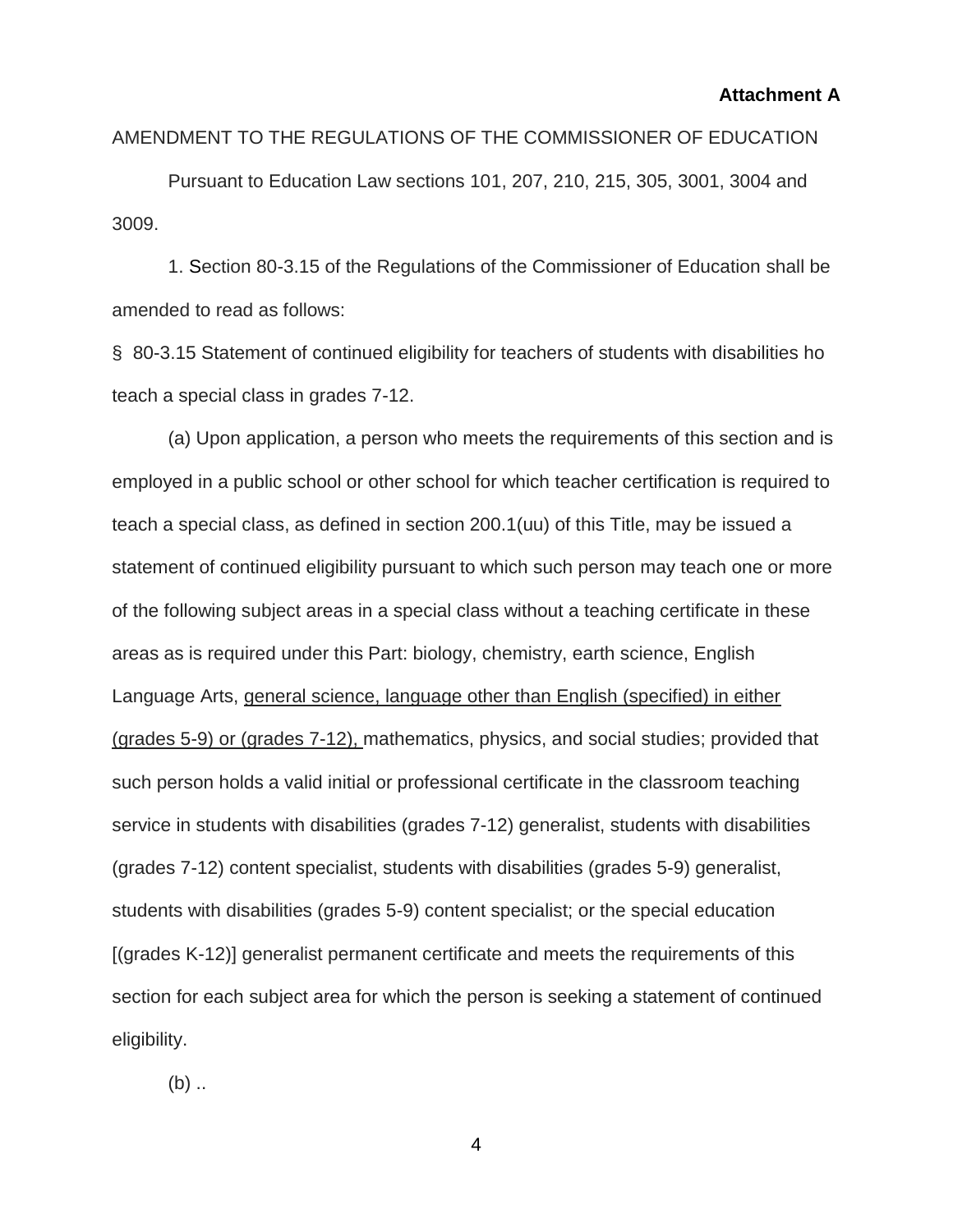(c) The statement of continued eligibility shall be valid for service in any district and shall be continuously valid provided that the person holds a valid initial or professional certificate in students with disabilities [generalist (grades 7-12)] (grades 7- 12) generalist, students with disabilities (grades 7-12) content specialist, students with disabilities (grades 5-9) generalist, students with disabilities (grades 5-9) content specialist, or the special education generalist permanent certificate and is teaching in a special class, as defined in section 200.1(uu) of this Title.

2. Subdivision (n) of section 80-4.3 of the Regulations of the Commissioner of Education shall be amended to read as follows:

(n) Requirements for the extension to teach certain subjects in grades 7-12.

(1) Purpose. The purpose of an extension issued under this section is to authorize a teacher who [is certified] holds a valid initial or professional certificate in the classroom teaching service in students with disabilities (grades 5-9[-generalist) or (grades 7-12-generalist]) generalist, students with disabilities (grades 5-9) content specialist, students with disabilities (grades 7-12) generalist, students with disabilities (grades 7-12) content specialist, or the special education generalist permanent certificate to authorize the teacher to be employed as the teacher of record for students with disabilities in certain subjects.

(2) Subjects for which extension may be obtained. A teacher who [is certified] holds a valid initial or professional certificate in the classroom teaching service in students with disabilities [ (grades 5-9 generalist) or (grades 7-12-generalist]) generalist, students with disabilities (grades 5-9) content specialist, students with disabilities (grades 7-12) generalist, students with disabilities (grades 7-12) content specialist, or the special education generalist permanent certificate may seek an extension under this

5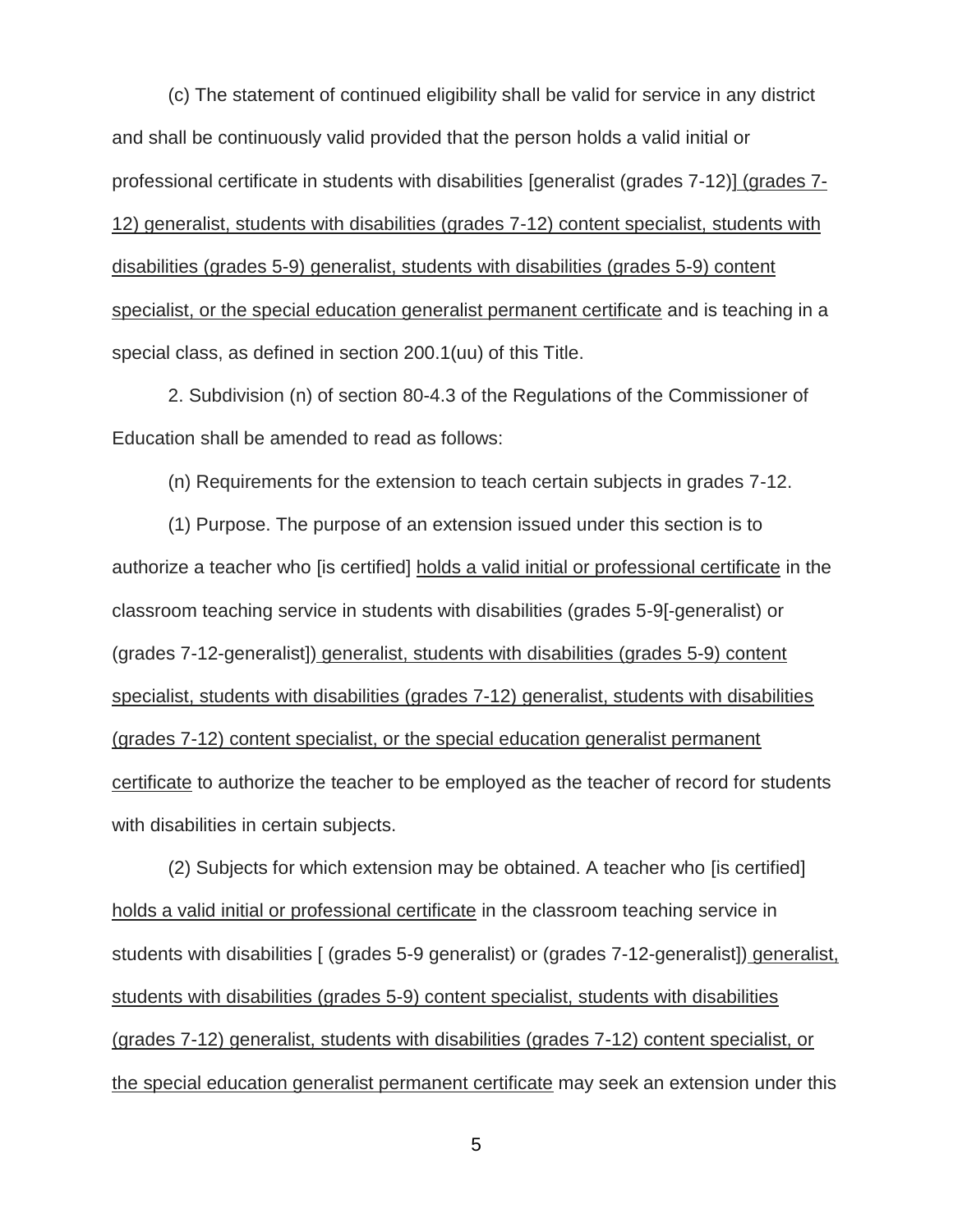subdivision in one of the following subjects: mathematics; English language arts; biology; chemistry; earth science; physics; social studies; language other than English (specified) in either (grades 5-9) or (grades 7 through 12).

(3) Requirements for the extension. The candidate shall meet the requirements in each of the following paragraphs:

(i) the candidate shall hold a valid initial or professional certificate in [students with disabilities (grades 7-12 generalist) or students with disabilities (grades 5-9 [generalist) or a valid provisional or permanent certificate for teaching students with disabilities in (grades pre-K through 12)]) generalist, students with disabilities (grades 5- 9) content specialist, students with disabilities (grades 7-12) generalist, students with disabilities (grades 7-12) content specialist, or the special education generalist permanent certificate;

3. Subdivision (t) of section 80-4.3 of the Regulations of the Commissioner of Education shall be amended to read as follows:

(t) Requirements for the issuance of a limited extension to teach a specific subject in a special class in grades 7-12.

(1) Purpose. The purpose of limited extensions issued under this subdivision is to authorize a teacher who holds a valid initial or professional certificate in the classroom teaching service in students with disabilities (grades 7-12) generalist, students with disabilities (grades 7-12) content specialist, students with disabilities (grades 5-9) generalist, students with disabilities (grades 5-9) content specialist, or the special education [(grades K-12)] generalist permanent certificate to teach one of the following subject areas in a special class as defined in section 200.1(uu) of this Title: biology, chemistry, earth science, English Language Arts, general science, language other than

6